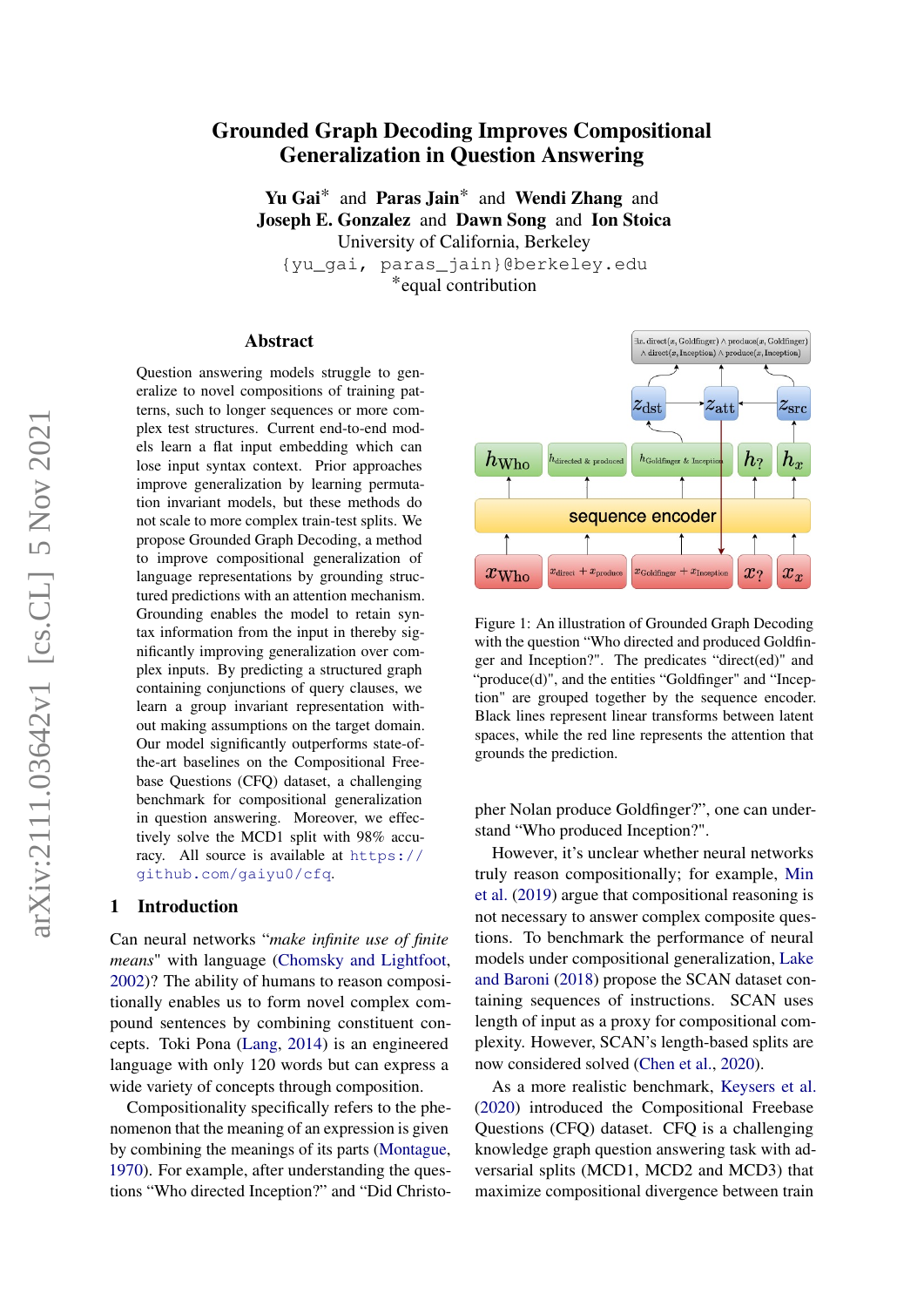and test sets. While a simple LSTM model achieves near-perfect accuracy on an i.i.d. split, large models such as T5-11B [\(Raffel et al.,](#page-9-3) [2019\)](#page-9-3) performs catastrophically poorly on the MCD splits.

We hypothesize current models perform poorly on the CFQ task as they fail to take semantic and syntactic structures into account. We propose Grounded Graph Decoding to incorporate these structures with graph decoding and grounding. The encoder often fails to match common syntactic patterns from the input text question. We modify the decoder with attention over the input sequence to enable referencing specific input syntactic structures. Moreover, we find the semantics of knowledge graph queries (SPARQL) is a *conjunctive query graph*. Sequence decoders fail to represent this structure well. We integrate semantic structure by decoding output predictions as a graph.

Our work makes the following contributions:

- We ground the decoder using the input text in order to improve understanding of questions with novel syntactic structures.
- We leverage a conjunctive query graph decoder to enable generation of novel complex SPARQL queries.
- On the challenging Compositional Freebase Questions (CFQ) benchmark, Grounded Graph Decoding effectively solves the MCD1 split while achieving state-of-the art results on the remaining two splits.

# <span id="page-1-0"></span>2 Preliminaries

We formally present an overview of compositional generalization in deep learning to motivate Grounded Graph Decoding.

# 2.1 Compositional generalization and its benchmarks

Training models that achieve compositional generalization would be an important advancement for both practical systems and for furthering our understanding of intelligence more broadly as compositional intelligence is a key characteristic of the human mind. Moreover, compositional generalization would improve the sample efficiency of models, as argued by [Lake and Baroni](#page-8-1) [\(2018\)](#page-8-1). This would improve answers for rare questions while accelerating learning by decomposing the combinatorial nature of language.

Benchmarks for compositional generalization measure how well neural models trained on one set of structures generalize to an unseen test set with novel structures. [Lake and Baroni](#page-8-1) [\(2018\)](#page-8-1) experimented with several heuristics for splitting seq2seq datasets, such as splitting by sequence length, and found that some of them posed significant challenge for state-of-the-art sequence-tosequence (seq2seq) models to generalize.

[Keysers et al.](#page-8-3) [\(2020\)](#page-8-3) take a systematic approach based on the distinction between atoms and compounds. For example, in the questions "Who directed Inception?" and "Did Christopher Nolan produce Goldfinger?", the atoms are the primitive elements that form these questions. These elements include the predicates "direct(ed)" and "produce(d)", the question patterns "Who [predicate] [entity]" and "Did [entity1] [predicate] [entity2]", and the entities "Inception", "Christopher Nolan", etc. Compounds are intuitively combinations of atoms, such as "Who directed [entity]?", which is the combination of the predicate "direct(ed)" and the question template "Who [predicate] [entity]?", etc. [Keysers et al.](#page-8-3) [\(2020\)](#page-8-3) proposes the following objective for partitioning the dataset: (a) minimum atom divergence, which ensures atoms that occur in test sets also occur in training sets and (b) maximum compound divergence, which maximizes the number of compounds in test sets that are not present in training sets.

Intuitively, in order to succeed on such splits, a model has to both learn the meaning of atoms, and learn the rules that combine the atoms. A reasonable question to appear in the test set of a MCD split, if the two questions above occur in the training set of the split, can be "Who produced Goldfinger?", which consists of only known atoms, but entirely different compositions.

# 2.2 Conjunctive queries and knowledge graph question answering (KG-QA)

Many factual questions can be answered by executing conjunctive queries against knowledge graphs (KG). Formally, given a KG  $\mathcal{K} = (\mathcal{E}, \mathcal{R})$  that consists of a set of entities  $\mathcal E$  and a set of relation triples  $\mathcal{R}$ , a conjunctive query

$$
\exists x_1, \ldots, x_n.r_1(s_1, o_1) \wedge \ldots \wedge r_m(s_m, o_m)
$$

against  $K$  is the conjunction of predicates  $r_1(s_1, o_1), \ldots, r_m(s_m, o_m)$ . The subject  $s_i$  and object  $o_i$  of each predicate can be either an entity in  $\mathcal{E}$ , or one of the variables  $x_1, \ldots, x_n$ ,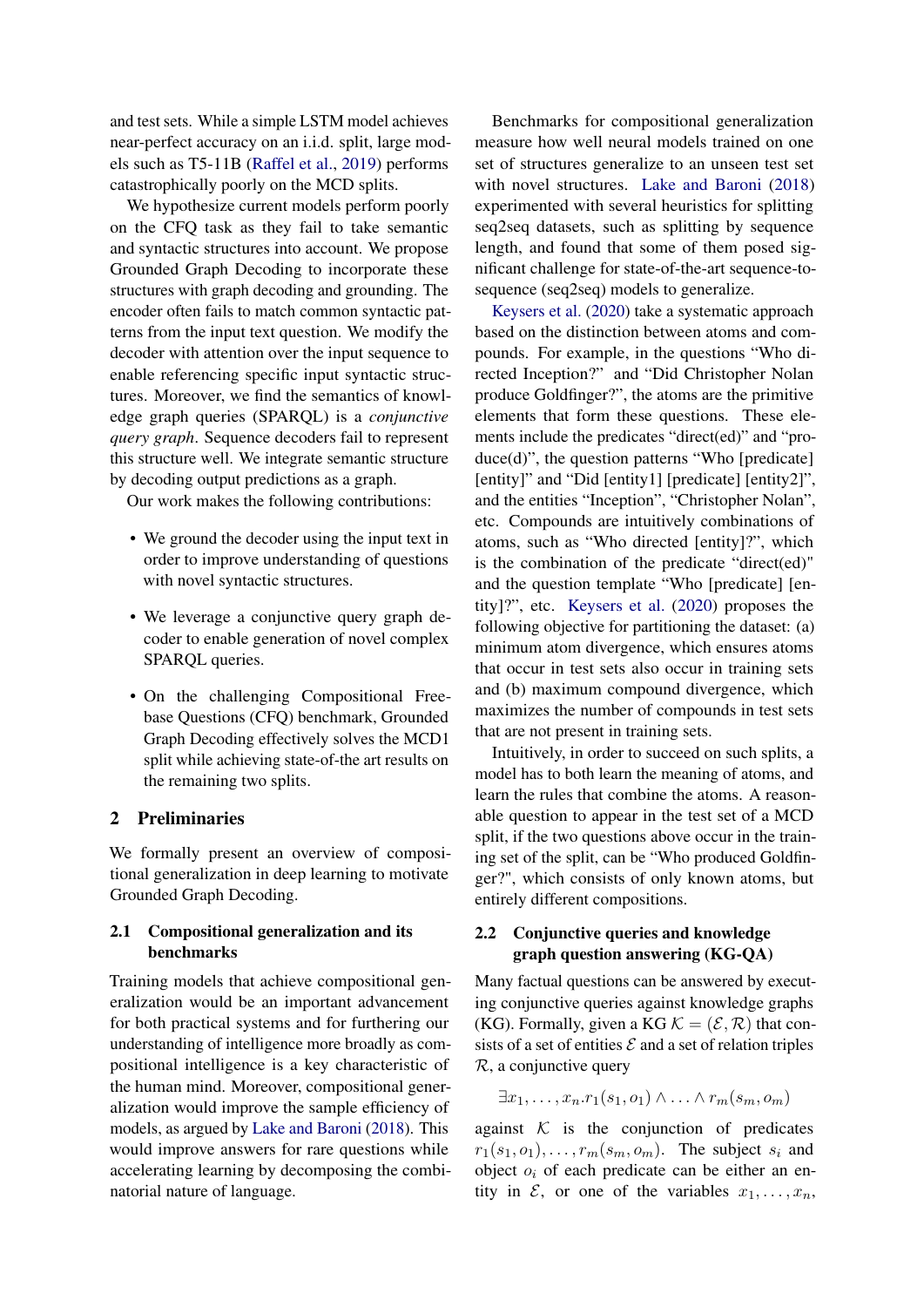and predicate  $r_i(s_i, o_i)$  is true if and only if relation  $r_i$  holds between  $s_i$  and  $o_i$  in K. For example, to answer the question "Who directed and produced Inception?", we can use the conjunctive query " $\exists x$ .direct(x, Inception) ∧  $produce(x, Inception)$ ". Although general queries, such as lambda dependency-based compositional semantics [\(Liang,](#page-9-4) [2013\)](#page-9-4) are also popular in the KG-QA literature, both SCAN and CFQ find that parsing questions into conjunctive queries alone presents a nontrivial challenge to compositional generalization despite their simplicity.

Compared to other question answering settings, such as reading comprehension question answering (RC-QA), KG-QA is exclusively concerned with question comprehension, making it an ideal unit test for QA models. We consider the *strongly supervised* setting of KG-QA, where each question for training is paired with a query that, when executed against a KG, yields the question's answer. Although this is less challenging than the *weakly supervised* setting, where only answers to questions are available, both [\(Keysers et al.,](#page-8-3) [2020\)](#page-8-3) and [\(Furrer et al.,](#page-8-4) [2020\)](#page-8-4) show that this setting already requires a level of compositional generalization not yet possessed by existing systems.

### 2.3 Compositionality and compositional language representation

Compositionality refers to the phenomenon that the meaning of an expression is given by combining the meanings of its parts [\(Montague,](#page-9-1) [1970\)](#page-9-1). Specifically, for an expression z composed of subexpressions x and y, its semantics  $\tau(z)$  is given by

$$
\tau(z) = \tau(x \oplus y) = \tau(x) \odot \tau(y)
$$

where  $\oplus$  is a syntactic composition operator,  $\odot$  is an semantic composition operator, and the semantics  $\tau(x)$  and  $\tau(y)$  of x and y are given recursively by the same rule.

For example, the meaning of the phrase "direct and produce" is given by the conjunction of the words "direct" and "produce". In this case the syntactic composition operator ⊕ simply takes two words and adds an "and" in between, while the semantic composition operator  $\odot$  yields the conjunction of the two predicates. This phrase can be further composed with other phrases to express more complex meanings. Various formalisms exist for this process, such as the Compositional Categorial Grammar [\(Zettlemoyer and Collins,](#page-9-5) [2005\)](#page-9-5).

The key question is how to model semantics in vector spaces. Motivated by [Montague](#page-9-1) [\(1970\)](#page-9-1), [Andreas](#page-8-5) [\(2019\)](#page-8-5) defines a neural model as compositional if it is a homomorphism from syntax trees to vector representations, that is, for an expression  $z = x \oplus y$ , its representation  $\theta(z)$  is given by:

$$
\theta(z) = \theta(x \oplus y) = \theta(x) \odot \theta(y)
$$

This formulation should be simple to implement if both the syntactic and semantic structure of a language is known. However, a key challenge to building compositional natural language representation is the lack of both syntactic and semantic structure. First, natural languages only loosely follow the compositionality principle. Especially, natural languages are not always context-free, which is implicitly assumed in this formulation of compositionality. The semantics  $\tau(x)$  can depend on only the phrase  $x$  only and not on phrase  $y$ . Second, the syntactic structure is not always known.

Despite the excellent performance of constituency parsers on benchmarks, they may generalize poorly to compositionally complex questions (see Section [4](#page-4-0) for more discussion). Despite substantial progress in the NLP community to learn vector representations of semantics, how to learn compositionally generalizable vector representations of semantics without much knowledge of compositional structures remains challenging.

# <span id="page-2-0"></span>3 Methodology: Grounded Graph Decoding

In the following sections, we first describe how to decode conjunctive query graphs from natural language questions, then how to incorporate syntactic compositions in graph decoding, and finally introduce a grounding mechanism by explicitly conditioning graph decoding on syntactic compositions.

### <span id="page-2-1"></span>3.1 Graph decoding

A conjunctive query can be naturally represented as a directed graph by representing subjects and objects in the query as nodes, and relational predicates in the query as directed edges. For example, the conjunctive query

 $\exists x_1$ .direct(x<sub>1</sub>, Inception)∧produce(x<sub>1</sub>, Inception)

can be represented as a directed graph with nodes  $x_1$  and "Inception", and edges

 $x_1 \xrightarrow{\text{direct}} \text{Inception} \qquad x_1 \xrightarrow{\text{direct}} \text{Goldfinger}$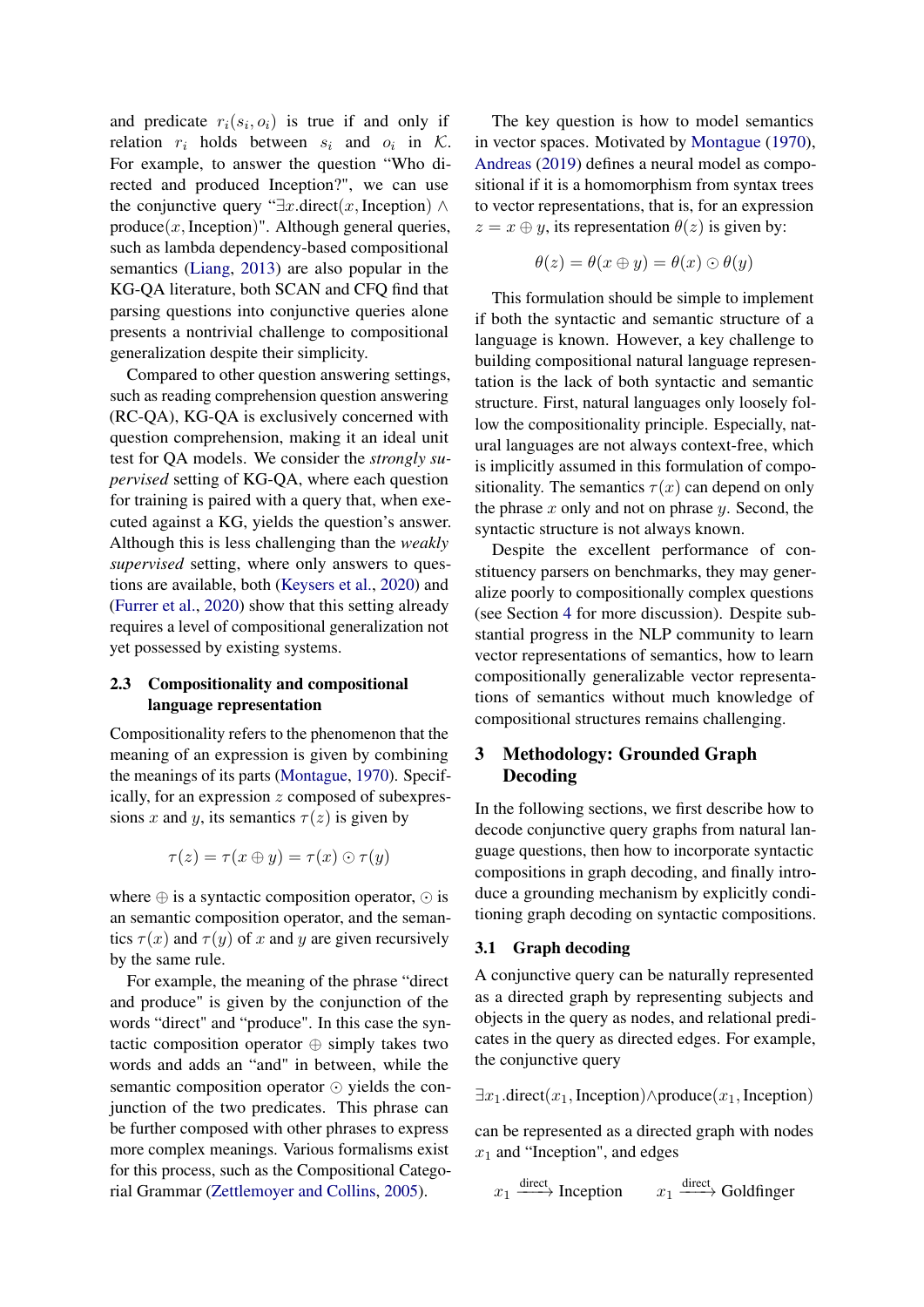where the type of an edge is the relation in the corresponding relational predicate. The key benefit of the directed graph representation is permutation invariance. Directed graphs are invariant to ordering of edges as conjunctive queries are invariant to ordering of relational predicates.

Similar to the graph decoder architecture proposed by [Kipf and Welling](#page-8-6) [\(2016\)](#page-8-6), our graph decoder first generates embeddings for nodes, and then predicts edges in graphs using the node embeddings. For simplicity, we assume that questions are tokenized into words, and entities in questions have been found and anonymized [\(Finegan-Dollak](#page-8-7) [et al.,](#page-8-7) [2018\)](#page-8-7). The embedding of an entity node is simply the contextual embedding of its mentions in the question. If an entity is mentioned multiple times in the question, its node embedding is the sum of the contextual embeddings of all its mentions. Given a question  $q$  consisting of tokens  $q_1, \ldots, q_l$ , we concatenate the question with the list of variables  $x_1, \ldots, x_n$  into a new sequence

$$
q_1, \ldots, q_l, [\text{SEP}], x_1, \ldots, x_n
$$

and input this sequence to a sequence encoder, such as an LSTM [\(Hochreiter and Schmidhuber,](#page-8-8) [1997\)](#page-8-8). The embedding of the variable node  $x_i$  is the contextual embedding of the token  $x_i$ . Intuitively, these contextual node embeddings capture relations between both entity and variable nodes. We denote the embedding for node v as  $h_v$ .

Given the node embeddings, the probability that an edge  $s \stackrel{r}{\rightarrow} o$  exists between subject s and object o is modeled as

$$
P(s \xrightarrow{r} o|q) = \sigma\left(w_r^T[h_s, h_o]\right) \tag{1}
$$

where  $\sigma$  denotes the sigmoid function,  $w_r^T \in \mathbb{R}^{2d}$ is the weight vector specific to relation r,  $h_s$  and  $h_o$ are the node embeddings of subject  $s$  and object  $o$ respectively, and  $[\cdot, \cdot]$  denotes vector concatenation. Multiple relations may hold between an entity pair.

The model is trained to maximize the conditional log-likelihood of all conjunctive query graphs in training set Q:

$$
\mathcal{L} = \sum_{q \in \mathcal{Q}} \log P(\tau(q)|q)
$$
  
= 
$$
\sum_{q \in \mathcal{Q}} \sum_{s \xrightarrow{r} o \in \mathcal{E}(\tau(q))} \log P(s \xrightarrow{r} o|q)
$$
  
+ 
$$
\sum_{s \xrightarrow{r} o \notin \mathcal{E}(\tau(q))} \log(1 - P(s \xrightarrow{r} o|q)) \quad (2)
$$

where  $\tau(q)$  denotes the conjunctive query graph for question q, and  $\mathcal{E}(\tau(q))$  denotes the edges in  $\tau(q)$ .

### <span id="page-3-1"></span>3.2 Incorporating syntactic compositions

Although our graph decoder incorporates the compositional structure of conjunctive queries, it still cannot capture syntactic compositions in natural language questions due to the lack of compositionality in the sequence encoder. A solution to the problem is to embed syntactic structures in the sequence encoder. In general, however, these structures can be hard to identify.

We manually evaluated parses returned by the Stanford constituency parser [\(Bauer,](#page-8-9) [2014\)](#page-8-9) given questions in the CFQ dataset, and observed a high error rate, possibly due to complex compositional structures in the questions. As a pilot study, instead of incorporating syntactic compositions exhaustively, we only consider a simple syntactic composition "A and B", where "A" and "B" share the same part-of-speech. This composition can be reliably identified using part-of-speech (PoS) tagging. Following the suggestion of [Andreas](#page-8-5) [\(2019\)](#page-8-5), the embeddings  $\theta$  that model semantic compositions should satisfy

$$
\theta
$$
 ("A and B") =  $\theta$  ("A")  $\odot \theta$  ("B")

A key criterion for choosing the semantic composition operator  $\odot$  is *permutation invariance*, which is evident from the fact that "A and B" has the same meaning as "B and A". We model the semantics of both "A" and "B" using learnable vector embeddings, and model the semantic composition using vector addition. This model can be easily extended to the case where both "A" and "B" are phrases, in which case both  $\theta$ ("A") and  $\theta$ ("B") can be embeddings generated by sequence encoders, and  $\odot$  can be any learnable composition operator. However, for simplicity, we only consider the case that "A" and "B" are single words. To implement this idea, instead of inputting

$$
q_1, \ldots, q_l, [\text{SEP}], x_1, \ldots, x_n
$$

to the sequence encoder, we now merge the phrases like "A and B" into a single token, which we call a group, and input the groups to a sequence encoder

$$
g_1, \ldots, g_k, [\text{SEP}], x_1, \ldots, x_n
$$

<span id="page-3-0"></span>The embedding  $x_q$  of a group g is given by

$$
\theta(g) = \sum_{w \in g} \theta(w)
$$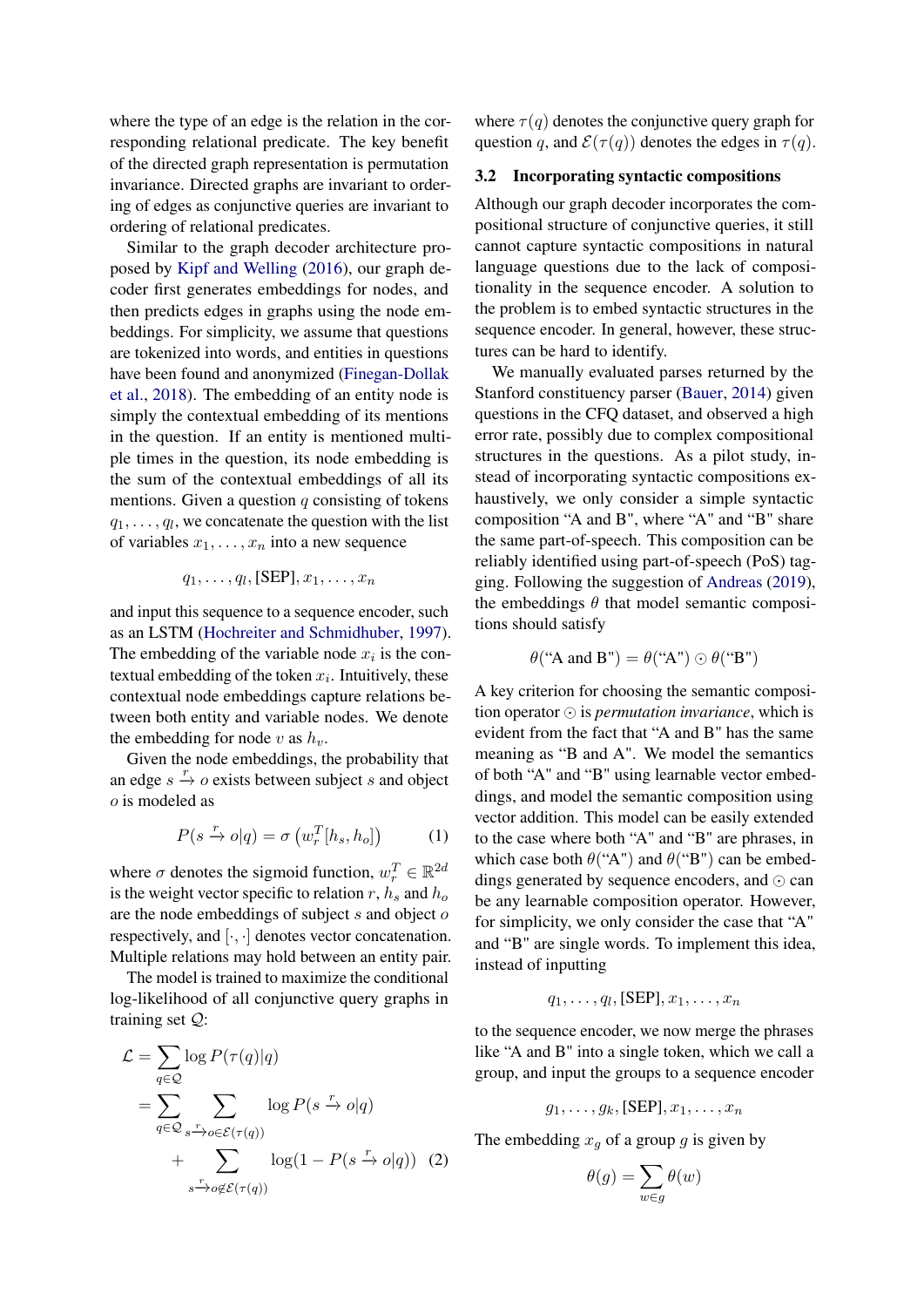where  $\theta(w)$  is the embedding of word w. For example, the embedding of "A and B" is  $\theta(A) + \theta(B)$ . The sum can be replaced by learnable composition operators to model more complex semantic compositions.

When an entity is mentioned in a group, we use the contextual embedding of the group as its node embedding. The probability for the conjunctive query graph to contain a predicate  $s \stackrel{r}{\rightarrow} o$  is now modeled as

<span id="page-4-1"></span>
$$
P(s \xrightarrow{r} o|q) = \sigma(w_r^T[g_s, g_o]) \tag{3}
$$

and all parameters are still learned by maximizing the joint log-likelihood in Eqn. [2.](#page-3-0)

### 3.3 Grounded graph decoding

Curiously, we find in preliminary experiments that although incorporating syntactic compositions in the sequence encoder improves compositional generalization, the incorporated syntactic compositions are not always reflected in the model's outputs. For example, given the question "Who directed and produced Inception?", the model may output only the predicate direct(x, Inception) but not the other predicate produce $(x, \text{Inception})$ , despite "produced" being grouped with "directed" by the sequence encoder.

The phenomenon indicates that syntactic compositions are insufficiently preserved, and the model actually fails to learn the correspondence between syntactic and semantic compositions. To encourage the model to learn the correspondence, we propose to augment the graph decoder with a mechanism that enables it to ground its outputs in syntactic compositions. Specifically, we add a grounded embedding  $z_{s,o}$  to Eqn. [3:](#page-4-1)

$$
P(s \xrightarrow{r} o|q) = \sigma(w_r^T[h_s, h_o, z_{s,o}])
$$

The grounded embedding  $z_{s,o}$  is given by an weighted average over syntax compositions. Mathematically,

$$
z_{s,o} = \sum_{k=1}^{l} \alpha_{s,o}^{(k)} \nu_k = \sum_{k=1}^{l} \alpha_{s,o}^{(k)} \sum_{w \in g_k} x_w
$$

The attention weight  $\alpha_{s,o}^{(k)}$ , which quantifies the relevance of the  $k$ -th group to the subject-object pair  $(s, o)$ , is given by

$$
\alpha_{s,o}^{(k)} = \frac{\exp(a_{s,o}^{(k)}/\sqrt{d})}{\sum_{j=1}^{l} \exp(a_{s,o}^{(j)}/\sqrt{d})}
$$

where following [Vaswani et al.](#page-9-6) [\(2017\)](#page-9-6), we set the where following vaswam et al. (2017), we set the temperature of the softmax function to  $\sqrt{d}$ , square root of the latent space dimension. The unnormalized attention score  $a_{s,o}^{(k)}$  is given by an inner product between the query  $q_{s,o}$  and the key  $\kappa_k$ 

$$
a_{s,o}^{(k)} = q_{s,o}^T \kappa_k
$$

Both the query  $q_{s,o}$  and the key  $\kappa_k$  are given by linear transforms of their contextual embedding

$$
q_{s,o} = Q[h_s, h_o] \qquad \kappa_k = Kh_k
$$

All parameters in the model are still learned by maximizing the joint log-likelihood in Eqn. [2.](#page-3-0) We append a special "NIL" token to the end of each question, so that the graph decoder can attend to this token when no relation exists between a pair of subject and object. See Fig. [1](#page-0-0) for an illustration of the architecture. As this embedding is specific to node pairs, the model is able to ground different edges in different syntactic compositions.

### <span id="page-4-0"></span>4 Experiments

We evaluate Grounded Graph Decoding to understand how grounding as well as graph decoding improve semantic and syntactic understanding.

### 4.1 Dataset

We evaluate our model using the Compositional Freebase Queries (CFQ) dataset [\(Keysers et al.,](#page-8-3) [2020\)](#page-8-3), a semantic parsing dataset consisting of approximately 240k natural language questions paired with conjunctive queries. Compared to other semantic parsing datasets, the CFQ dataset features richer question patterns, making it an ideal benchmark for compositional generalization (see [Keysers](#page-8-3) [et al.](#page-8-3) [\(2020\)](#page-8-3) for a quantitative comparison).

The CFQ dataset consists of three Maximum-Compound Divergence (MCD) splits (MCD1, MCD2, and MCD3), constructed by running a greedy algorithm with different initializations that maximize compound divergence between training and test sets, while keeping atom divergence between them minimum (see Section [2](#page-1-0) for more details about atom and compound divergence).

### 4.2 Baselines

We compare Grounded Graph Decoding with various baselines established by [Keysers et al.](#page-8-3) [\(2020\)](#page-8-3) and [Furrer et al.](#page-8-4) [\(2020\)](#page-8-4), as well as HPD [\(Guo et al.,](#page-8-10) [2020\)](#page-8-10), CBR-KBQA [\(Das et al.,](#page-8-11) [2021\)](#page-8-11), as well as the fine-tuning scheme by [Herzig et al.](#page-8-12) [\(2021\)](#page-8-12).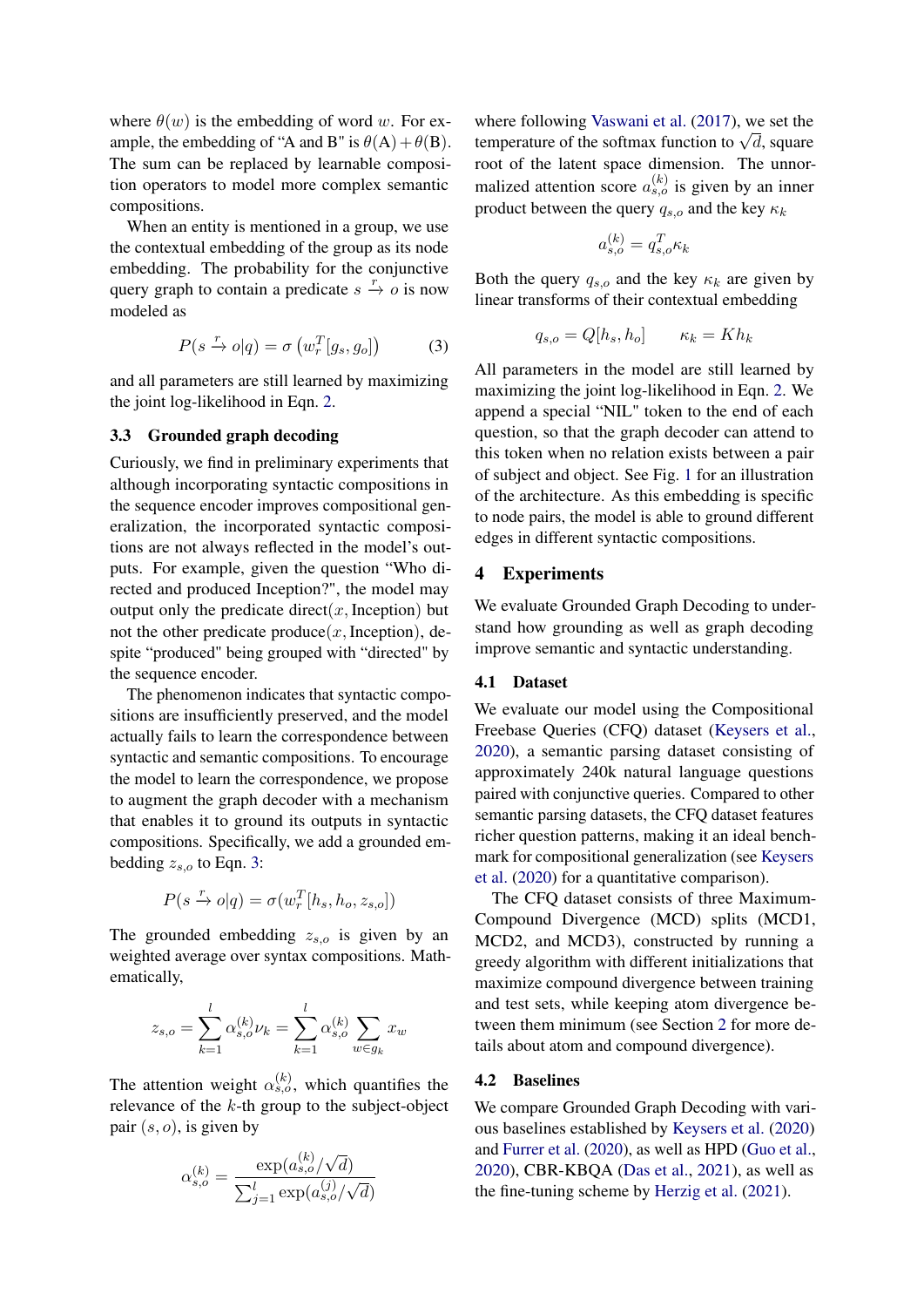<span id="page-5-1"></span>

| Method                                       | # Params. | <b>Accuracy per-split</b> |                   |                  |
|----------------------------------------------|-----------|---------------------------|-------------------|------------------|
|                                              |           | MCD1                      | MCD2              | MCD3             |
| LSTM w/ attention (Keysers et al., 2020)     |           | $28.9 \pm 1.8\%$          | $5.0 \pm 0.8\%$   | $10.8 \pm 0.6\%$ |
| Transformer (Keysers et al., 2020)           |           | $34.9 \pm 1.1\%$          | $8.2 \pm 0.3\%$   | $10.6 \pm 1.1\%$ |
| Universal Transformer (Keysers et al., 2020) |           | $37.4 \pm 2.2\%$          | $8.1 + 1.6\%$     | $11.3 \pm 0.3\%$ |
| Evolved Transformer (Keysers et al., 2020)   |           | $42.4 + 1.0\%$            | $9.3 \pm 0.8\%$   | $10.8 \pm 0.2\%$ |
| T5-base (Furrer et al., 2020)                | 220M      | $57.6 + 1.4\%$            | $19.5 + 1.0\%$    | $16.6 + 1.5\%$   |
| T5-large (Furrer et al., 2020)               | 770M      | $63.3 \pm 0.6\%$          | $22.2 + 1.5\%$    | $18.8 \pm 2.6\%$ |
| T5-11B (Furrer et al., 2020)                 | 11000M    | $61.4 + 4.8\%$            | $30.1 + 2.2\%$    | $31.2 \pm 5.7\%$ |
| T5-11B (modified) (Furrer et al., 2020)      | 11000M    | $61.6 \pm 12.4\%$         | $31.3 \pm 12.8\%$ | $33.3 + 2.3\%$   |
| Grounded Graph Decoding                      | 0.3M      | $97.9 \pm 0.2\%$          | $47.1 \pm 10.4\%$ | $50.8 + 17.2\%$  |

Table 1: CFQ evaluation without tuning on development sets Grounded Graph Decoding achieves significantly higher performance than state-of-the-art seq2seq baselines across all MCD splits. As the MCD1 accuracy of Grounded Graph Decoding is withing the range of baselines trained on the random split (∼ 98%), we consider MCD1 to be solved.

<span id="page-5-0"></span>

| Method                                         | # Params. | <b>Accuracy per-split</b> |          |          |
|------------------------------------------------|-----------|---------------------------|----------|----------|
|                                                |           |                           | MCD2     | MCD3     |
| Hierarchical Poset Decoding (Guo et al., 2020) |           | 79.6%                     | 59.6%    | 67.8%    |
| CBR-KGQA (Das et al., 2021)                    |           | 87.9%                     | 61.3%    | 60.6%    |
| T5-3B (Herzig et al., 2021)                    | 3000M     | $65.0\%$                  | $41.0\%$ | $42.6\%$ |
| $LIR + RIR$ (T5-3B) (Herzig et al., 2021)      | 3000M     | 88.4%                     | 85.3%    | $77.9\%$ |
| <b>Grounded Graph Decoding</b>                 | 0.3M      | $98.6\%$                  | 67.9%    | $77.4\%$ |

Table 2: CFQ evaluation with tuning on development sets [Keysers et al.](#page-8-3) [\(2020\)](#page-8-3) discourage tuning models with development sets in MCD splits as it compromises the divergence split. We therefore report separately in Table [2](#page-5-0) results obtained with tuning on development sets. Results without tuning on development sets are not reported in [Guo et al.](#page-8-10) [\(2020\)](#page-8-10), [Herzig et al.](#page-8-12) [\(2021\)](#page-8-12), and [Das et al.](#page-8-11) [\(2021\)](#page-8-11).

The baseline seq2seq models include LSTM [\(Hochreiter and Schmidhuber,](#page-8-8) [1997\)](#page-8-8) with attention [\(Bahdanau et al.,](#page-8-13) [2015\)](#page-8-13), Transformer [\(Vaswani](#page-9-6) [et al.,](#page-9-6) [2017\)](#page-9-6), Universal Transformer [\(Dehghani](#page-8-14) [et al.,](#page-8-14) [2019\)](#page-8-14), Evolved Transformer [\(So et al.,](#page-9-7) [2019\)](#page-9-7), and T5 [\(Raffel et al.,](#page-9-3) [2019\)](#page-9-3), all of which, except "T5-11B (modified)", output conjunctive queries as sequences of tokens. "T5-11B (modified)" refers to a scheme proposed by [Furrer et al.](#page-8-4) [\(2020\)](#page-8-4) in which T5 models only need to output conjunctive queries that are aligned with syntactic structures in questions. All seq2seq baselines are reported in [Keysers et al.](#page-8-3) [\(2020\)](#page-8-3) and [Furrer et al.](#page-8-4) [\(2020\)](#page-8-4).

Hierarchical Poset Decoding (HPD) follows the encoder-decoder architecture of seq2seq models, but instead of outputting conjunctive queries as sequences of tokens, it outputs them as posets. Compared to seq2seq models, this has the advantage that posets are partially invariant to permutation of relational predicates, although decoding actually can be made fully permutation invariant using the

graph representation described in Section [3.](#page-2-0)

Concurrent work, CBR-KBQA [\(Das et al.,](#page-8-11) [2021\)](#page-8-11), is a semi-parametric scheme in which a parametric model parses questions into queries at test by combining relevant queries in training sets.

Concurrent work from [\(Herzig et al.,](#page-8-12) [2021\)](#page-8-12) proposes to fine-tune pre-trained models with not only questions and queries but also intermediate query representations that align with question structures. (The reported results are obtained using a T5 model with 3 billion parameters). Although this scheme is model-agnostic, designing intermediate query representations that align with question structures requires nontrivial insights into correspondence between question and query structures. Grounded Graph Decoding learns the correspondence end-toend thanks to the grounding mechanism.

### 4.3 Evaluation methodology

[\(Keysers et al.,](#page-8-3) [2020\)](#page-8-3) note that the structure of the development set is similar to the test set. There-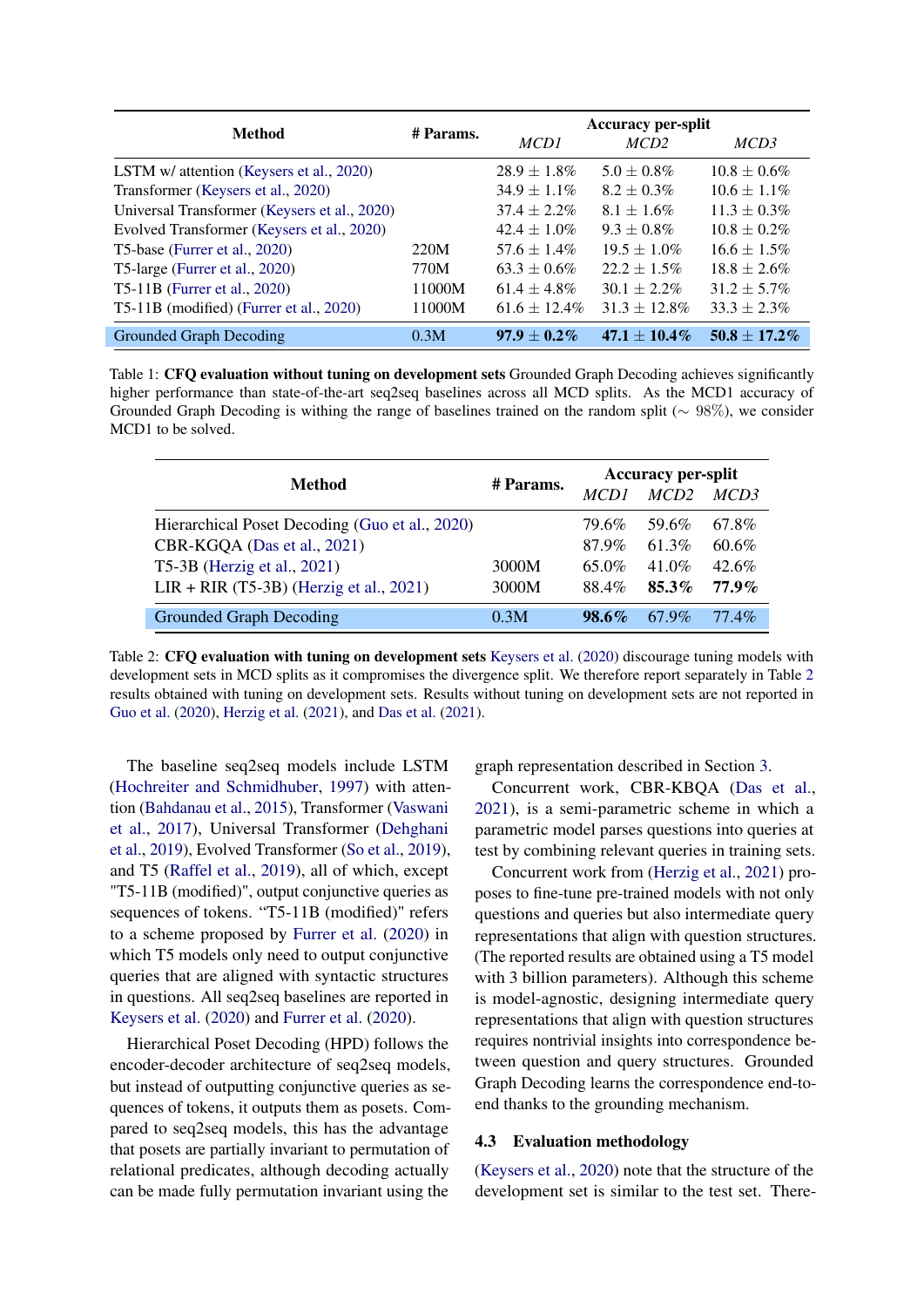<span id="page-6-0"></span>

| Method                            | MCD1     | MCD2     | MCD3     |  |
|-----------------------------------|----------|----------|----------|--|
| Poset Decoding (Guo et al., 2020) | 21.3%    | 6.4%     | $10.1\%$ |  |
| <b>Grounded Graph Decoding</b>    | $98.6\%$ | $67.9\%$ | $77.4\%$ |  |
| Syntax-aware graph decoding       | 76.0%    | 29.0%    | $32.7\%$ |  |
| Graph decoding only               | 59 1\%   | $257\%$  | $20.4\%$ |  |

Table 3: Ablations of Grounded Graph Decoding. Both grounding and grouping significantly improve accuracy on all splits. We also compare our bare graph decoder with poset decoding to show the advantage of the directed graph representation.

fore, hyperparameter tuning could leak information from the test set. Unfortunately, not all baselines follow this evaluation procedure. Therefore, we report results obtained via development set tuning separately in Table [2.](#page-5-0) Results without tuning on development sets are not reported in [Guo et al.](#page-8-10) [\(2020\)](#page-8-10), [Herzig et al.](#page-8-12) [\(2021\)](#page-8-12), and [Das et al.](#page-8-11) [\(2021\)](#page-8-11). All results in Table [1](#page-5-1) are obtained without tuning on development sets.

### 4.4 Ablations

We benchmarked the following ablations of Grounded Graph Decoding:

- *Graph decoding only* This is the bare graph decoder architecture described in Section [3.1,](#page-2-1) which uses a sequence encoder without awareness of syntactic composition and does not have the grounding mechanism.
- *Syntax-aware graph decoding* This is the architecture described in Section [3.2,](#page-3-1) with a graph decoder on top of a sequence encoder aware of the "A and B" syntax.

The purpose of the ablation study is to validate the effectiveness of both (1) syntax-aware sequence encoders and (2) the grounding mechanism. We also compare graph decoding with poset decoding to show the benefit of graph decoding.

### 4.5 Results and discussion

We report performance of models tuned with and without development sets in Table [2](#page-5-0) and Table [1](#page-5-1) respectively. Remarkably, in both settings, on the MCD1 split Grounded Graph Decoding attains accuracies attained previously only with random splits, effectively solving the split.

On the MCD2 and MCD3 splits of the CFQ dataset, Grounded Graph Decoding consistently outperforms the pre-trained T5 models regardless of their size (without the fine-tuning trick proposed by [Herzig et al.](#page-8-12) [\(2021\)](#page-8-12)), as well as HPD and CBR-KGQA. T5 performs remarkably when fine-tuned with lossy and reversible intermediate representations (LIR  $+$  RIR), though the results are not very surprising given that the LIRs and RIRs used for fine-tuning are tailored specifically to the CFQ dataset and can thus drastically ease the task.

Our error analysis shows that Grounded Graph Decoding is not able to completely solve the remaining two splits (MCD2 and MCD3) primarily as it only incorporates one type of syntactic composition, namely conjunctive queries of the form of "A and B". Pre-trained approaches such as T5 support a wider range of syntactic structures due to a more general training objective. However, rich syntactic structures acquired from pre-training contribute little to the compositional generalization.

We find that performance of T5 models are close to our graph decoder without any added compositionality (see Table [1\)](#page-5-1). This suggests that pretrained language models understand the syntax of conjunctive queries, possibly because their pretraining corpus contains conjunctive queries. However, their generally low performance indicates that they do not utilize the information. Domain specific IRs could mitigate these challenges but are complex to apply to a real-world dataset like CFQ.

The ablation study verifies that graph decoder, syntax-aware sequence encoder, and the grounding mechanism are all important to compositional generalization. Grounding with graph decoding alone (no permutation invariance) results in a state-ofthe-art model on the MCD1 split. However, this model struggles with MCD2 and MCD3. We also find that a directed graph is a better representation of conjunctive queries than poset decoding. This is due partially to the richer structure of a graph which is a natural fit for common query patterns.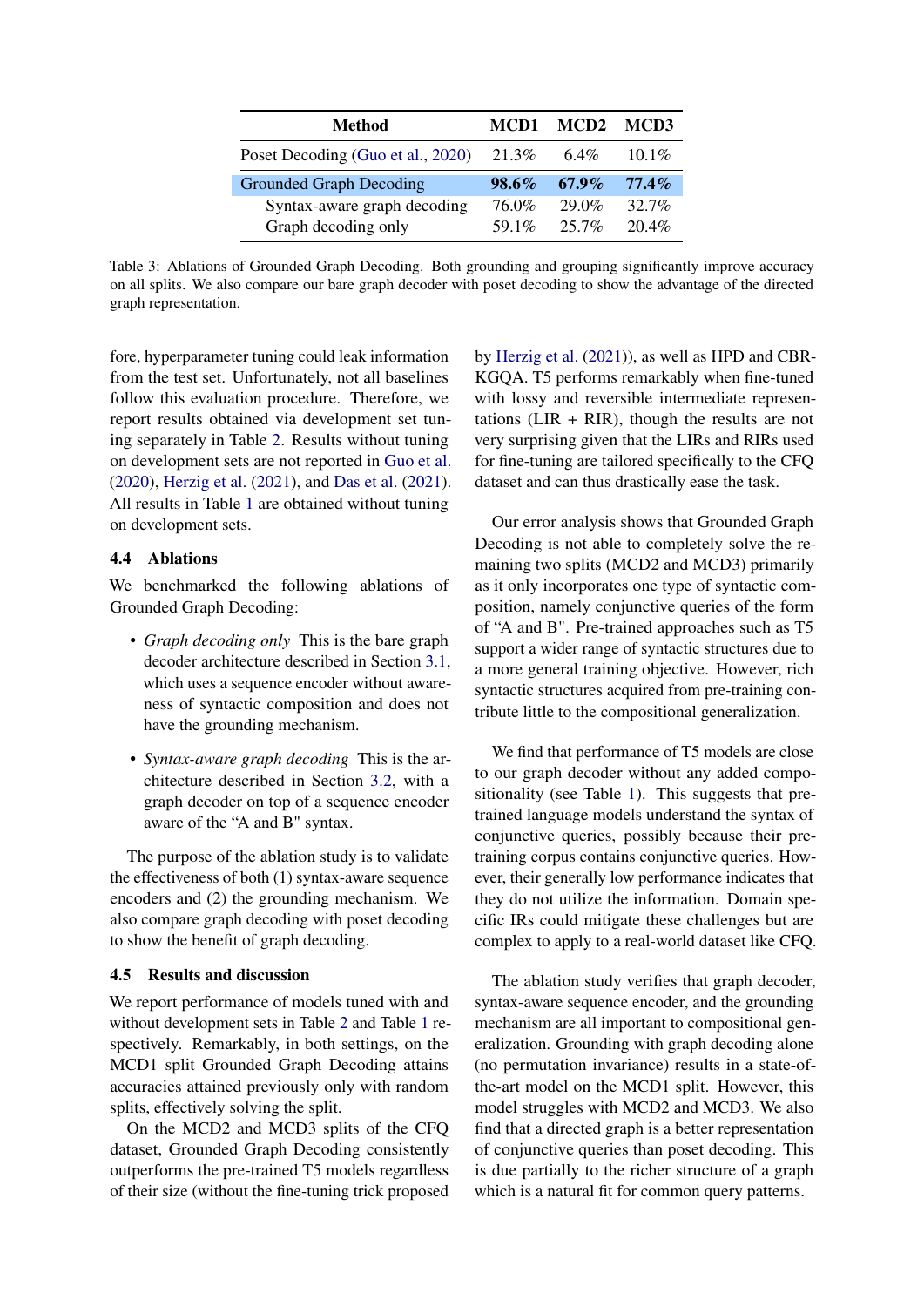### 4.6 Future work

There are several clear areas of future work beyond Grounded Graph Decoding. First, our method is highly complementary with pre-training based approaches to improving compositional generalization. Second, incorporating more complex syntactic structures which will likely further boost our results. Error analysis revealed conjunctive structures predominantly help improve accuracy in the MCD1 split but have less impact on the other splits.

### 5 Related work

Various approaches to the compositional generalization challenge posted by the CFQ dataset has been explored in prior or contemporary works, including [Guo et al.](#page-8-10) [\(2020\)](#page-8-10), [Das et al.](#page-8-11) [\(2021\)](#page-8-11), and [Herzig et al.](#page-8-12) [\(2021\)](#page-8-12). These approaches are discussed in more detail in Section [4.](#page-4-0)

Another promising approach that has received relatively less attention so far is grammar induction, which can potentially derive grammar rules directly from question-query pairs. Grammar induction methods, such as [Zettlemoyer and Collins](#page-9-5) [\(2005\)](#page-9-5), typically assumes a limited set of grammar rules to bootstrap the model, and then search some grammar spaces to find grammars that can lead to successful parsing of observed questions.

The idea of grammar induction has inspired various work that to different extent solved the SCAN dataset, such as [Nye et al.](#page-9-8) [\(2020\)](#page-9-8) or [Chen et al.](#page-8-2) [\(2020\)](#page-8-2). The advantage of grammar induction methods is that they can potentially identify the complete set of transformation rules and thus attain perfect compositional generalization. However, grammar induction methods are generally search-based, which limits their scalability to long sentences due to the size of search spaces.

Additionally, there has been considerable research in the semantic parsing literature to design neural network architectures that incorporate different query structures, including tree [\(Dong and](#page-8-15) [Lapata,](#page-8-15) [2016\)](#page-8-15), graph [\(Buys and Blunsom,](#page-8-16) [2017;](#page-8-16) [Damonte et al.,](#page-8-17) [2017;](#page-8-17) [Lyu and Titov,](#page-9-9) [2018;](#page-9-9) [Fan](#page-8-18)[cellu et al.,](#page-8-18) [2019\)](#page-8-18). However, these architectures only incorporating query structures without incorporating syntactic structures in questions. Our ablation study (Table [3\)](#page-6-0) indicates that only incorporating query structure is insufficient for compositional generalization. Our graph decoder alone only attains performance on bar with T5 models.

Similar to our work, [Russin et al.](#page-9-10) [\(2019\)](#page-9-10) also pro-

poses to improve the compositional generalization of seq2seq models using attention. However, their work only studies token-level attention without consideration of syntactic or semantic structures. Both [Russin et al.](#page-9-10) [\(2019\)](#page-9-10) and [Gordon et al.](#page-8-19) [\(2020\)](#page-8-19) use part-of-speech (PoS) tags to attain some level of invariance among words that share the same PoS.

Finally, in the domain of semantic parsing, prior to [Keysers et al.](#page-8-3) [\(2020\)](#page-8-3), [Finegan-Dollak et al.](#page-8-7) [\(2018\)](#page-8-7) proposed to split datasets such that training and test sets contain no common SQL patterns. Although this approach increases task difficulty, different SQL query patterns may still share similar substructures, which enables neural networks to solve the tasks relatively easily using the "mix-andmatch" strategy [\(Lake and Baroni,](#page-8-1) [2018\)](#page-8-1).

### 6 Conclusion

In this paper we propose Grounded Graph Decoding to make compositionally generalizable predictions of conjunctive query from natural language questions. Our model consists of a graph decoder that captures permutation invariance in conjunctive queries, a sequence encoder that is aware of syntactic composition, and an attention mechanism that enables strong association between syntactic and semantic compositions. The proposed method solves the MCD1 split of the challenging CFQ dataset, and improves the state-of-the-art of the other two splits. Notably, Grounded Graph Decoding significantly outperforms competitive baselines including large pre-trained models (such as T5) as well as domain-specific models. Careful ablations of our method demonstrate the importance of both graph decoding and grounding.

### Acknowledgments

We thank Lisa Dunlap, Daniel Furrer, Ajay Jain, Daniel Rothchild, Nathan Scales, Rishabh Singh, Justin Wong and Marc van Zee for their help. In addition to NSF CISE Expeditions Award CCF-1730628, this research is supported by gifts from Amazon Web Services, Ant Financial, Ericsson, Facebook, Futurewei, Google, Intel, Microsoft, NVIDIA, Scotiabank, Splunk and VMware.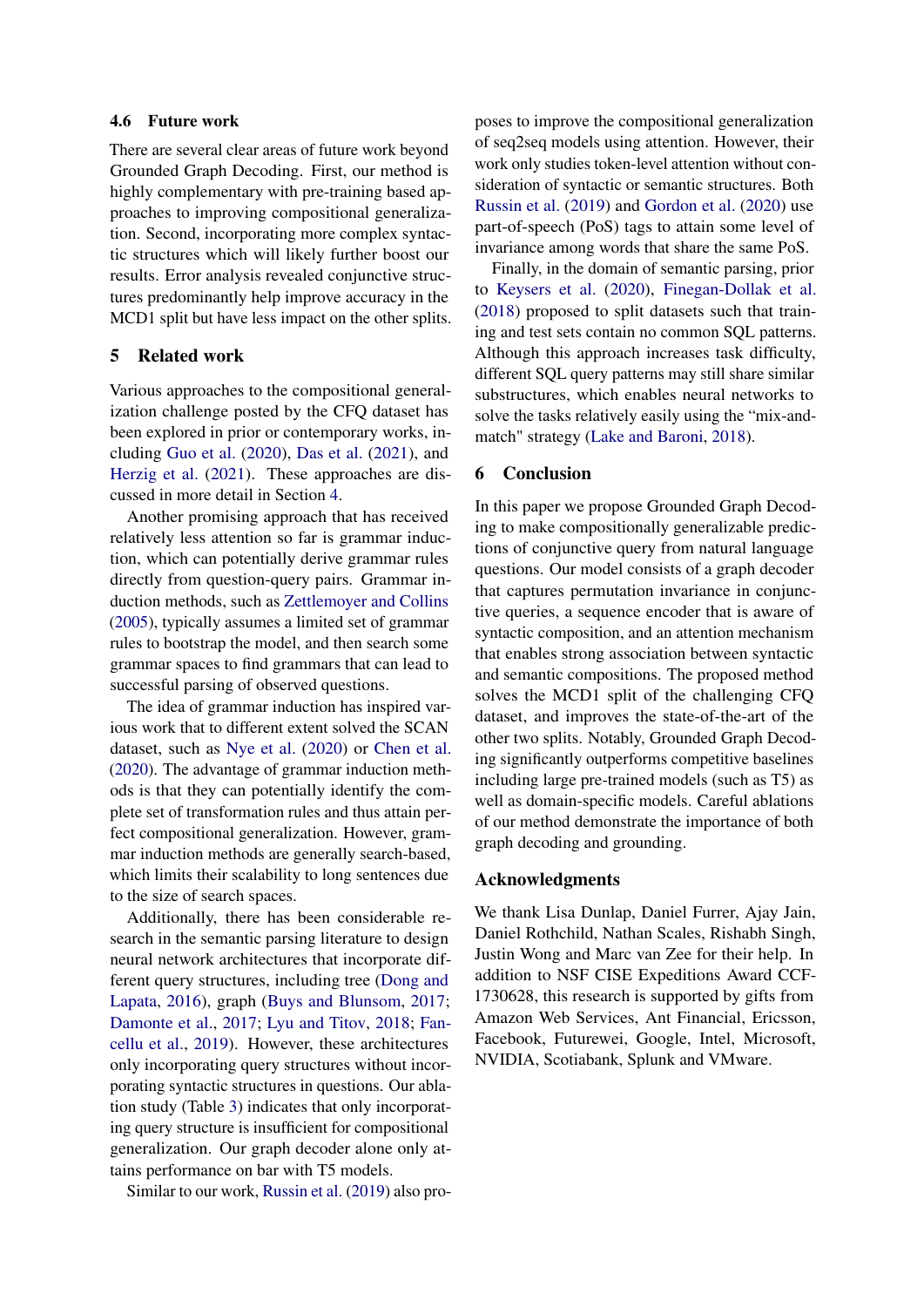### References

- <span id="page-8-5"></span>Jacob Andreas. 2019. [Measuring compositionality in](https://openreview.net/forum?id=HJz05o0qK7) [representation learning.](https://openreview.net/forum?id=HJz05o0qK7) In *7th International Conference on Learning Representations, ICLR 2019, New Orleans, LA, USA, May 6-9, 2019*. OpenReview.net.
- <span id="page-8-13"></span>Dzmitry Bahdanau, Kyunghyun Cho, and Yoshua Bengio. 2015. [Neural machine translation by jointly](http://arxiv.org/abs/1409.0473) [learning to align and translate.](http://arxiv.org/abs/1409.0473) In *3rd International Conference on Learning Representations, ICLR 2015, San Diego, CA, USA, May 7-9, 2015, Conference Track Proceedings*.
- <span id="page-8-9"></span>John Bauer. 2014. [The stanford shift-reduce con](https://nlp.stanford.edu/software/srparser.html)[stituency parser.](https://nlp.stanford.edu/software/srparser.html)
- <span id="page-8-16"></span>Jan Buys and Phil Blunsom. 2017. [Robust incremen](https://doi.org/10.18653/v1/P17-1112)[tal neural semantic graph parsing.](https://doi.org/10.18653/v1/P17-1112) In *Proceedings of the 55th Annual Meeting of the Association for Computational Linguistics (Volume 1: Long Papers)*, pages 1215–1226, Vancouver, Canada. Association for Computational Linguistics.
- <span id="page-8-2"></span>Xinyun Chen, Chen Liang, Adams Wei Yu, Dawn Song, and Denny Zhou. 2020. [Compositional gen](https://proceedings.neurips.cc/paper/2020/hash/12b1e42dc0746f22cf361267de07073f-Abstract.html)[eralization via neural-symbolic stack machines.](https://proceedings.neurips.cc/paper/2020/hash/12b1e42dc0746f22cf361267de07073f-Abstract.html) In *Advances in Neural Information Processing Systems 33: Annual Conference on Neural Information Processing Systems 2020, NeurIPS 2020, December 6- 12, 2020, virtual*.
- <span id="page-8-0"></span>Noam Chomsky and David W Lightfoot. 2002. *Syntactic structures*. Walter de Gruyter.
- <span id="page-8-17"></span>Marco Damonte, Shay B. Cohen, and Giorgio Satta. 2017. [An incremental parser for Abstract Mean](https://aclanthology.org/E17-1051)[ing Representation.](https://aclanthology.org/E17-1051) In *Proceedings of the 15th Conference of the European Chapter of the Association for Computational Linguistics: Volume 1, Long Papers*, pages 536–546, Valencia, Spain. Association for Computational Linguistics.
- <span id="page-8-11"></span>Rajarshi Das, Manzil Zaheer, Dung Thai, Ameya Godbole, Ethan Perez, Jay-Yoon Lee, Lizhen Tan, Lazaros Polymenakos, and Andrew McCallum. 2021. Case-based reasoning for natural language queries over knowledge bases. *arXiv*.
- <span id="page-8-14"></span>Mostafa Dehghani, Stephan Gouws, Oriol Vinyals, Jakob Uszkoreit, and Lukasz Kaiser. 2019. [Univer](https://openreview.net/forum?id=HyzdRiR9Y7)[sal transformers.](https://openreview.net/forum?id=HyzdRiR9Y7) In *7th International Conference on Learning Representations, ICLR 2019, New Orleans, LA, USA, May 6-9, 2019*. OpenReview.net.
- <span id="page-8-15"></span>Li Dong and Mirella Lapata. 2016. [Language to logi](https://doi.org/10.18653/v1/P16-1004)[cal form with neural attention.](https://doi.org/10.18653/v1/P16-1004) In *Proceedings of the 54th Annual Meeting of the Association for Computational Linguistics (Volume 1: Long Papers)*, pages 33–43, Berlin, Germany. Association for Computational Linguistics.
- <span id="page-8-18"></span>Federico Fancellu, Sorcha Gilroy, Adam Lopez, and Mirella Lapata. 2019. [Semantic graph parsing](https://doi.org/10.18653/v1/D19-1278) [with recurrent neural network DAG grammars.](https://doi.org/10.18653/v1/D19-1278) In *Proceedings of the 2019 Conference on Empirical*

*Methods in Natural Language Processing and the 9th International Joint Conference on Natural Language Processing (EMNLP-IJCNLP)*, pages 2769– 2778, Hong Kong, China. Association for Computational Linguistics.

- <span id="page-8-7"></span>Catherine Finegan-Dollak, Jonathan K. Kummerfeld, Li Zhang, Karthik Ramanathan, Sesh Sadasivam, Rui Zhang, and Dragomir Radev. 2018. [Improving](https://doi.org/10.18653/v1/P18-1033) [text-to-SQL evaluation methodology.](https://doi.org/10.18653/v1/P18-1033) In *Proceedings of the 56th Annual Meeting of the Association for Computational Linguistics (Volume 1: Long Papers)*, pages 351–360, Melbourne, Australia. Association for Computational Linguistics.
- <span id="page-8-4"></span>Daniel Furrer, Marc van Zee, Nathan Scales, and Nathanael Schärli. 2020. [Compositional generaliza](https://arxiv.org/abs/2007.08970)[tion in semantic parsing: Pre-training vs. specialized](https://arxiv.org/abs/2007.08970) [architectures.](https://arxiv.org/abs/2007.08970) *ArXiv preprint*, abs/2007.08970.
- <span id="page-8-19"></span>Jonathan Gordon, David Lopez-Paz, Marco Baroni, and Diane Bouchacourt. 2020. [Permutation equiv](https://openreview.net/forum?id=SylVNerFvr)[ariant models for compositional generalization in](https://openreview.net/forum?id=SylVNerFvr) [language.](https://openreview.net/forum?id=SylVNerFvr) In *8th International Conference on Learning Representations, ICLR 2020, Addis Ababa, Ethiopia, April 26-30, 2020*. OpenReview.net.
- <span id="page-8-10"></span>Yinuo Guo, Zeqi Lin, Jian-Guang Lou, and Dongmei Zhang. 2020. [Hierarchical poset decoding for com](https://proceedings.neurips.cc/paper/2020/hash/4d7e0d72898ae7ea3593eb5ebf20c744-Abstract.html)[positional generalization in language.](https://proceedings.neurips.cc/paper/2020/hash/4d7e0d72898ae7ea3593eb5ebf20c744-Abstract.html) In *Advances in Neural Information Processing Systems 33: Annual Conference on Neural Information Processing Systems 2020, NeurIPS 2020, December 6-12, 2020, virtual*.
- <span id="page-8-12"></span>Jonathan Herzig, Peter Shaw, Ming-Wei Chang, Kelvin Guu, Panupong Pasupat, and Yuan Zhang. 2021. Unlocking compositional generalization in pre-trained models using intermediate representations. *arXiv*.
- <span id="page-8-8"></span>Sepp Hochreiter and Jürgen Schmidhuber. 1997. Long short-term memory. *Neural computation*.
- <span id="page-8-3"></span>Daniel Keysers, Nathanael Schärli, Nathan Scales, Hylke Buisman, Daniel Furrer, Sergii Kashubin, Nikola Momchev, Danila Sinopalnikov, Lukasz Stafiniak, Tibor Tihon, Dmitry Tsarkov, Xiao Wang, Marc van Zee, and Olivier Bousquet. 2020. [Measur](https://openreview.net/forum?id=SygcCnNKwr)[ing compositional generalization: A comprehensive](https://openreview.net/forum?id=SygcCnNKwr) [method on realistic data.](https://openreview.net/forum?id=SygcCnNKwr) In *8th International Conference on Learning Representations, ICLR 2020, Addis Ababa, Ethiopia, April 26-30, 2020*. OpenReview.net.
- <span id="page-8-6"></span>Thomas N Kipf and Max Welling. 2016. Variational graph auto-encoders. *arXiv*.
- <span id="page-8-1"></span>Brenden M. Lake and Marco Baroni. 2018. [General](http://proceedings.mlr.press/v80/lake18a.html)[ization without systematicity: On the compositional](http://proceedings.mlr.press/v80/lake18a.html) [skills of sequence-to-sequence recurrent networks.](http://proceedings.mlr.press/v80/lake18a.html) In *Proceedings of the 35th International Conference on Machine Learning, ICML 2018, Stockholmsmässan, Stockholm, Sweden, July 10-15, 2018*, volume 80 of *Proceedings of Machine Learning Research*, pages 2879–2888. PMLR.